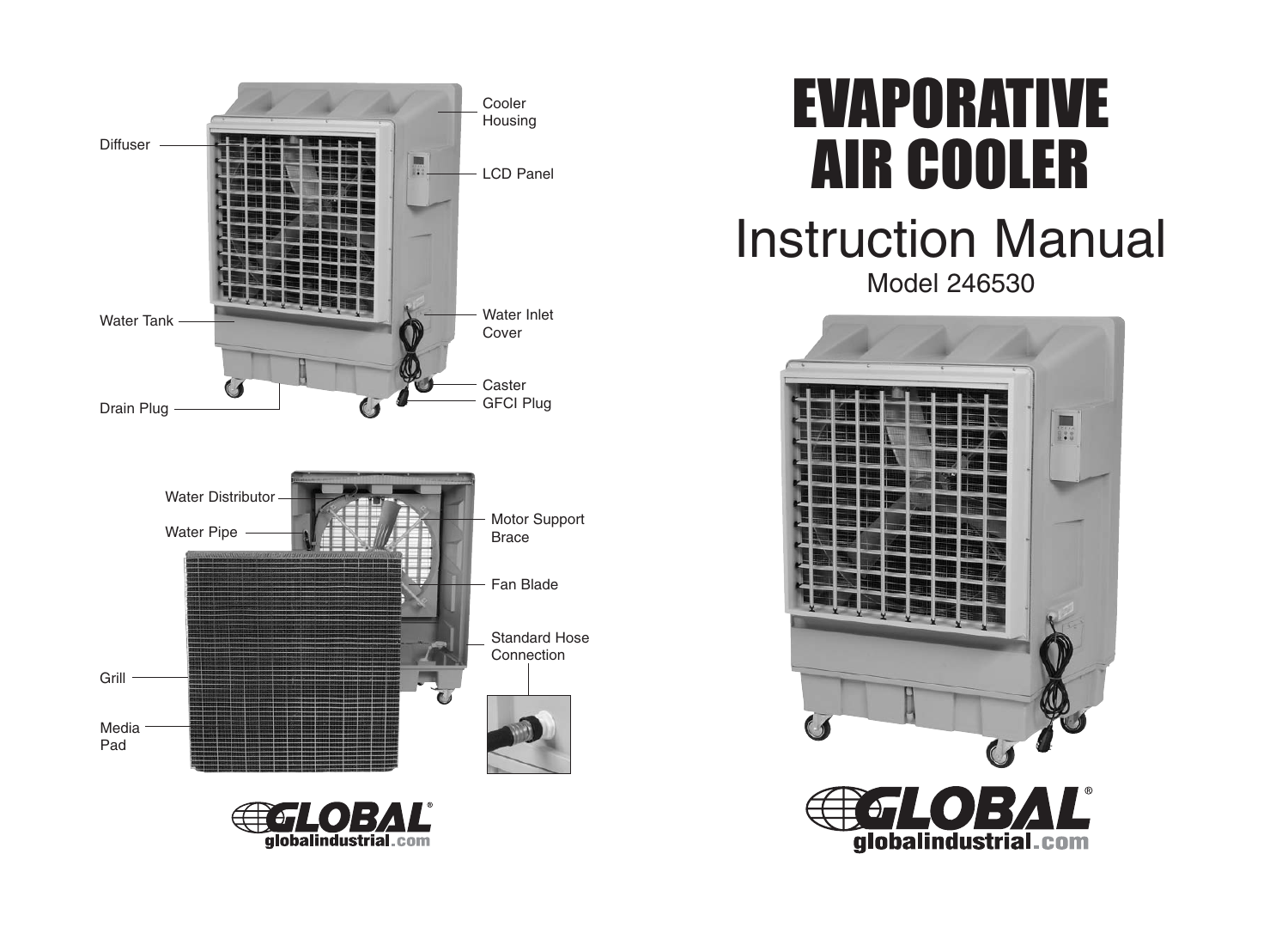## **EVAPORATIVE AIR COOLER –** Model 246530

## **CONTENTS:**

| <b>Package Contents</b>        | 2   |
|--------------------------------|-----|
| About The Product              | 3   |
| Application                    | 3   |
| <b>Technical Specification</b> | 4   |
| Features                       | 4   |
| Warning Information            | 4,5 |
| Control Panel / PCB            | 5   |
| <b>Remote Control</b>          | 5   |
| <b>Control Functions</b>       | 5   |
| Set-Up                         | 6   |
| Maintenance                    | 6   |
| Troubleshooting                |     |
| <b>Detailed Pictures</b>       | 8   |

Thank you for purchasing an Evaporative Air Cooler from Global Industrial. **Please Read These Instructions Carefully Before Operation.**

Please note that the actual appearance of the product purchased is subject to change and may vary from the illustrations in this instructions manual due to continuous product upgrades. Although there may be slight differences between the actual product and the illustrated version, it will not in any way affect the performance of the product you purchased.

## **PACKAGE CONTENTS:**

1 Evaporative Air Cooler Unit

- 1 Remote Control
- 1 Operating Instructions Manual

## **TROUBLESHOOTING**

| <b>Malfunction</b>                           | Reason                                                                                            | <b>Solution</b>                                                                                                                                                     |
|----------------------------------------------|---------------------------------------------------------------------------------------------------|---------------------------------------------------------------------------------------------------------------------------------------------------------------------|
| Power indicator will not<br>light up         | No Power<br>No Power<br><b>Breakers tripped</b><br>Panel light is out<br>Master Control is broken | Unit is unplugged<br>Check reset breaker on<br><b>GFCI Plug</b><br>Check breaker box in<br>building<br>Change the panel light<br>Change the Master<br>Control board |
| <b>Non-responsive</b><br>controls            | Power frequency<br>interference<br>Environment interference<br>Panel is broken                    | Power off and on unit<br>Remove or keep away<br>from interference<br>Change panel                                                                                   |
| Fan will not work or fan<br>speed is too low | Fan does not turn<br>Motor is burnt out<br>Master Control is broken                               | Change fan<br>Change motor<br>Change the Master<br>Control board                                                                                                    |
| Motor does not work<br>properly              | Master Control board is<br>broken<br>Panel is broken                                              | Change the Master<br>Control board<br>Change the panel                                                                                                              |
| Drain valve leaks water                      | Drain valve is loose                                                                              | Screw tightly                                                                                                                                                       |
| Diffuser does not work                       | Motor is burnt out<br>Crankshaft is broken<br>Crankshaft is out of<br>position                    | Change motor<br>Change crankshaft<br>Return crankshaft to<br>position                                                                                               |
| Fan spouts water                             | Water pipe has fallen off                                                                         | Check the water pipe                                                                                                                                                |

Note: Instructions are for reference purposes only. If technical assistance is needed, please call Customer Service 800-645-2986.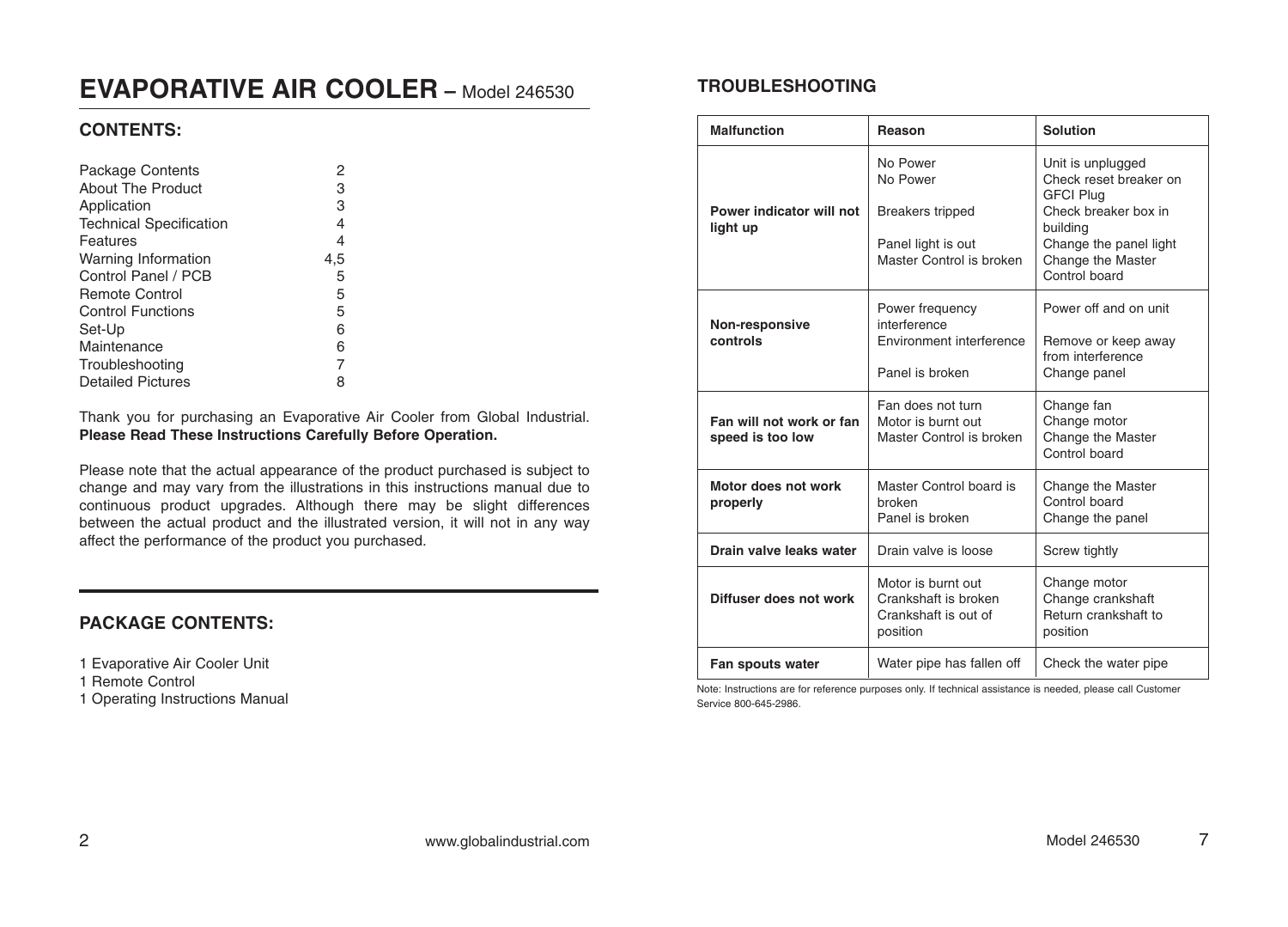## **TECHNICAL SPECIFICATION**

| Model                            | 246530            |
|----------------------------------|-------------------|
| <b>Fan Diameter</b>              | 30"               |
| Max Airflow (CFM)                | 10,595            |
| Power Supply / Frequency         | 115V/60Hz         |
| <b>Power Consumption (Watts)</b> | 850               |
| <b>Style</b>                     | Axial             |
| Water Consumption (G/Hr)         | $2.65 - 3.96$     |
| <b>Water Capacity (Gal)</b>      | 15.85             |
| Dimension (W x D x H)            | 44" x 28.5" x 59" |
| Weight (lbs)                     | 110               |
| Effective Cooling Area (Sq. Ft.) | $2,153 - 2,691$   |
| Media Pad Size                   | 43"W x 4"D x 46"H |
|                                  |                   |

### **FEATURES**

- **Micro-computer programmed control panel with LCD display.**
- **3-speed fan operation.**
- **Time setting function. Running Time. Starting Time.**
- **Motorized sweep to direct output airflow.**
- **Convenient remote control.**
- **Specially designed powerful 20" diameter fan.**
- **Thick cooling pad measures 30.5"W x 9"D x 27"H for improved heat absorption.**
- **4" rubber casters with brakes.**

## **WARNING INFORMATION**

### **Before operating machine, please read instructions carefully.**

### **• Operate in the following conditions:**

- 65-113˚F Operating Temperature.
- MAX with 113˚F Water Temperature.
- Area must be free from airborne pollutants and contaminant's.
- Ventilated, open environment with fresh air supply.
- Electric voltage must not exceed 115V +/-5V voltage.

**WARNING: Low Voltage less than 110V or High Voltage greater than 120V may cause damage to motor and electronic controls.**

- **DO NOT use fan if power cord is damaged.**
- **DO NOT drive forklift, power trucks or any vehicle over power cord.**
- **If the product is not operating correctly, please refer to Troubleshooting Guide or contact Customer Service 800-645-2986.**
- **Any modification to fan will void warranty.**



### **CONTROL FUNCTIONS: Operate functions by pressing button on control panel. • Power "ON/OFF" switch.**

- **Press "COOL" button to activate cooling function.**
	- Water pump will circulate water into the cooling pad for one minute, then the fan will activate.
- **Airflow Wind "SPEED" for desired airflow setting (Low / Medium / High).**
- **"SWING" Motorized sweep of diffusers.**
- **"TIMER" button to set automatic timer. Dual Timer.**
	- Timer can be set to start in x hours.
	- Timer can be set to turn off in x hours.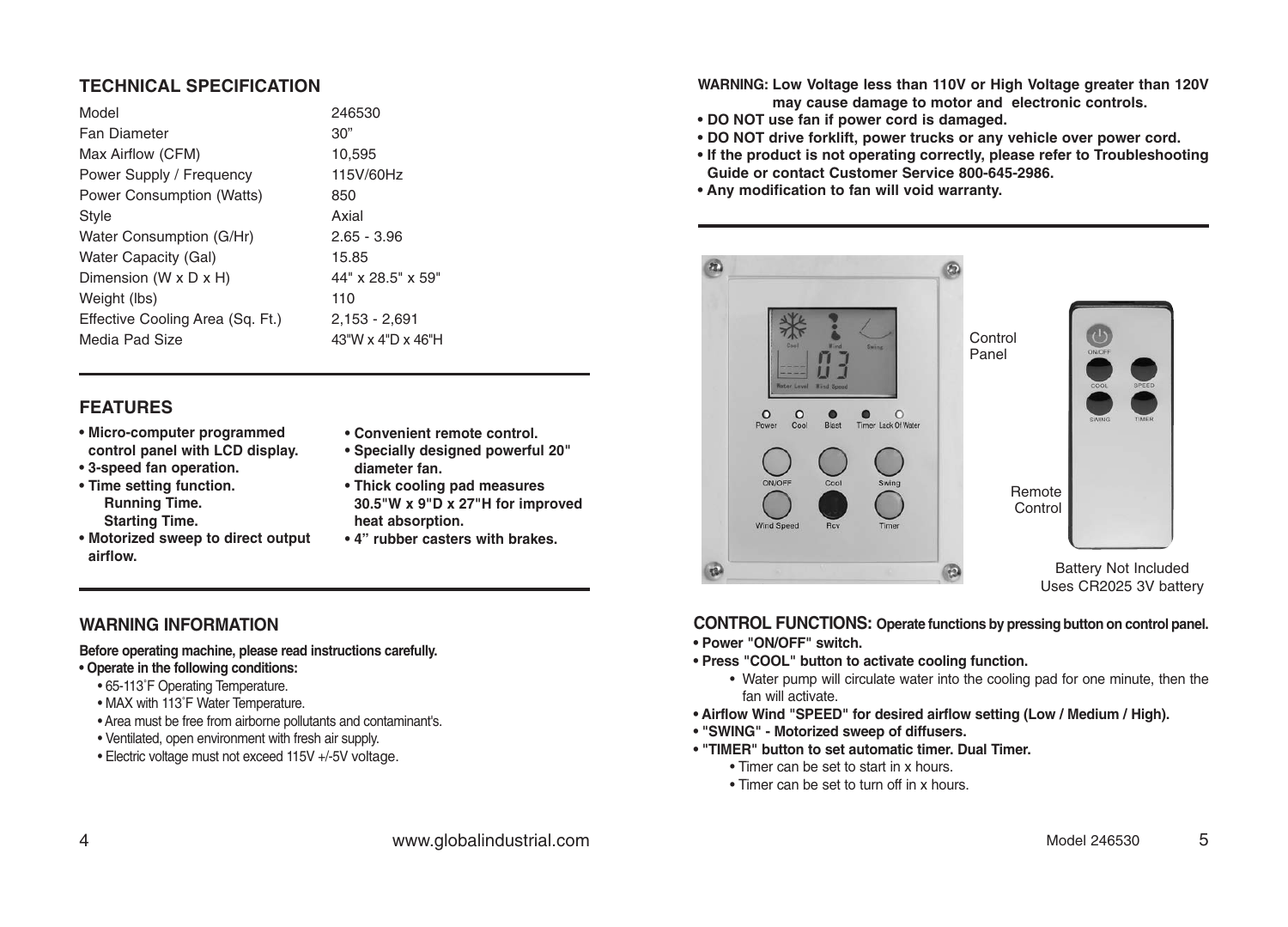## **!** WARNING **!**

**Unplug fan before removing media pad. Fan can start unexpectedly due to the timer control feature.**

**Before operating machine, please follow the instructions listed below: • Add Water.**

- Clean water must be used.
- Use hose connection on left side (hose not included).
- Manually add water through the water inlet opening on right side.
- Pour water slowly to avoid water spillage and prevent risk of electric shock.
- Fill up to "MAX" level only.
- **Plug the unit into a 115V/60Hz, single phase outlet (Check outlet for correct polarity)**
	- Power indicator will light up.
- **Note: If the power cord is damaged, it must be replaced by the manufacturer or a qualified electrician to avoid hazards.**

## **!** WARNING **!**

**Unit is not intended for use by children or persons with reduced physical, sensory or mental capabilities or lack of experience and knowledge, unless they have been given supervision or instruction concerning use by a person responsible for their safety. ABOUT THE PRODUCT** 

## **MAINTENANCE**

**To ensure unit releases fresh and clean air, always change the water when dirty and regularly clean the cooling pad.** 

- **Remove the filter by removing the screws then pressing the lock.**
	- Rinse the filter under running water to wash off dirt. DO NOT use pressure washer.
- **Pull out the cooling pad and wash both sides under running water.**
	- Note: Never use pressurized water.
	- Note: Never use liquid detergent. This may damage the pad.
- **Open the drainage valve to remove remaining water, and then clean the water tank thoroughly with a soft cloth to remove dirt.**
- **Wash off dirt from the water sensor, water pump and drainage valve.**
- **Use mild soap and soft, clean cloth when cleaning the housing and chassis.** • Note: Do not use strong chemicals when cleaning unit.

## **!** WARNING **!**

- **Do Not Use an Extension Cord with this Fan.**
- **Check the outlet that this fan is plugged into for correct polarity before using outlet.**
- **Do not open control box compartment. No serviceable parts inside.**
- **All repairs must be done by authorized technician.**
- **Disconnect the power cord before changing media or opening fan housing.**
- **Do not modify equipment or power cord, Warranty will be voided.**
- **Test GFIC breaker on cord before each use of fan.**

**This product contains chemicals which are known to the State of California to cause cancer, birth defects or other reproductive harm.**

The Evaporative Air Cooler is a high-tech product which utilizes water evaporation and moving air to cool the air.

The cooler consists of a fan, a corrugated and fluted paper media pad and a water supply sump and water circulation system that maintains the saturation of the media. As the moisture in the moving air evaporates there is a cooling effect. The water level in the sump if manually filled can be monitored by the sight tube on the front of the housing. For constant automatic feed the water level is continuous by a float valve in the sump tank.